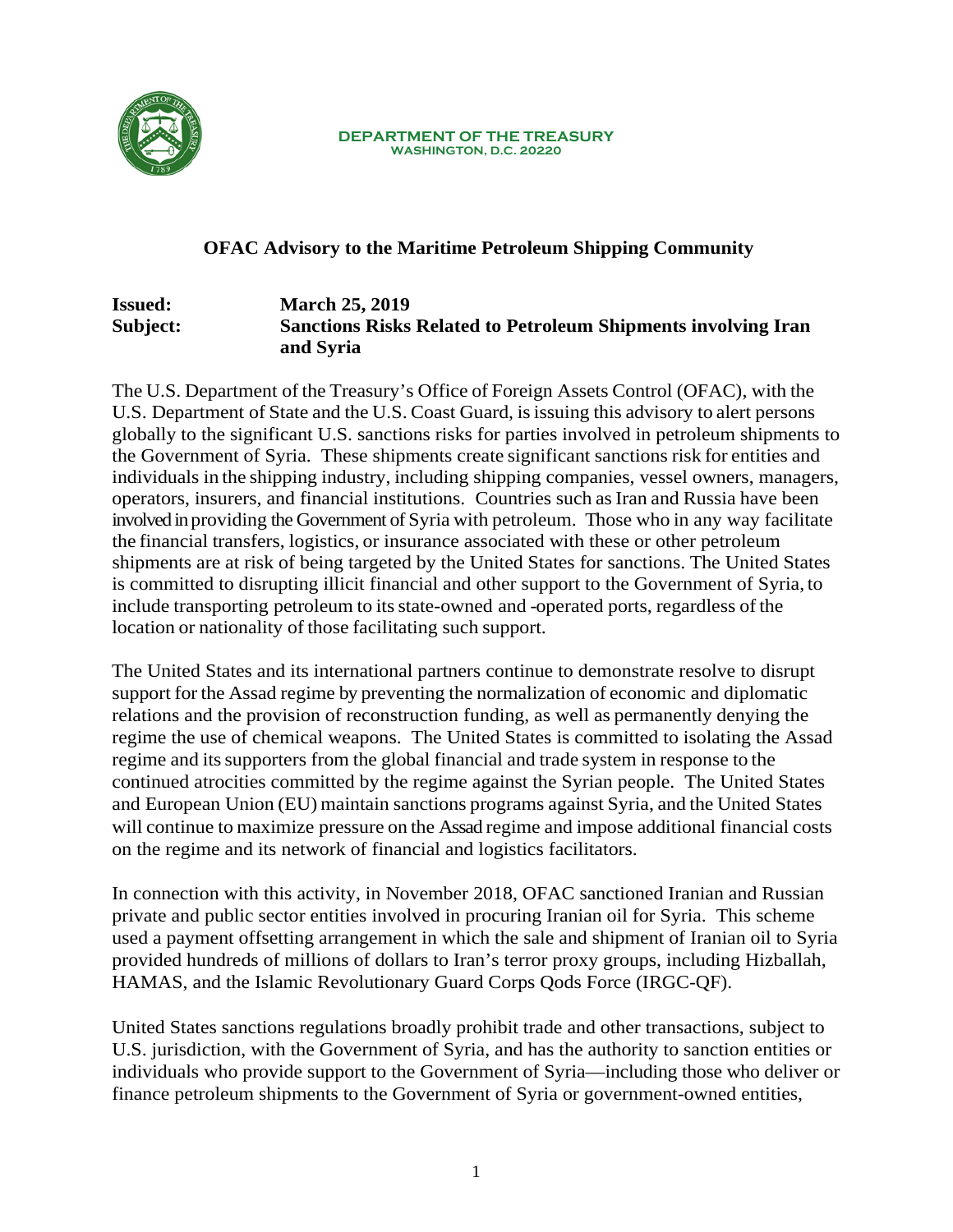such as the U.S.-designated Syrian Company for Oil Transport or Banias Refinery Company.

This advisory contains an annex providing a non-exhaustive list of vessels that have delivered petroleum to Syria, engaged in Ship-to-Ship (STS) transfers of petroleum destined for Syria, or have exported Syrian petroleum since  $2016$  $2016$  $2016$ .<sup>1</sup> Some of these shipments and transfers have involved Iranian-origin oil.

## **Sanctions Risks and OFAC Authorities**

Insurers, shipping companies, financial institutions, and others involved in petroleum-related shipping transactions with the Government of Syria may be subject to designation under one or more sanctions authorities. Similarly, individuals and entities knowingly engaged in certain transactions relating to the purchase, acquisition, sale, transport, or marketing of petroleum or petroleum products from Iran or providing material support to certain Iran-related persons on OFAC's list of Specially Designated Nationals and Blocked Persons (SDN List) risk being sanctioned under U.S. sanctions authorities relating to Iran, unless an exception applies.

A high-level overview of these sanctions authorities follows. However, this overview is not intended to be a comprehensive summary of all U.S. sanctions authorities related to Syria and Iran. More information on the Syria and Iran sanctions programs can be found on Treasury's website. Please note this section is current as of the date of this advisory. The most up-to-date information can be found on Treasury's website and the hyperlinks listed in the footnotes below.

#### *Syria*

The U.S. government will aggressively target for designation any person who provides support to the regime, for example by facilitating exports to or imports from the Government of Syria, including government-owned entities, unless such exportation or importation is otherwise exempt or authorized.<sup>[2](#page-1-1)</sup>

The United States also prohibits, among other things, transactions subject to U.S. jurisdiction that, directly or indirectly, involve the Government of Syria, or entities sanctioned under the Syria Sanctions Regulations (*see, e.g.,* Executive Order 13582,

<span id="page-1-0"></span><sup>&</sup>lt;sup>1</sup> NOTE: This annex is not a sanctions list or a comprehensive list of vessels in which blocked persons may have an interest. While some vessels on this list may be property in which a blocked person has an interest, the inclusion of a vessel in this annex does not constitute a determination by OFAC that the vessel has been identified as property in which a blocked person has an interest. Persons subject to sanctions can be found on OFAC's List of Specially Designated Nationals and Blocked Persons (SDN List) and other sanctions lists, which can be searche[d here.](https://www.treasury.gov/resource-center/sanctions/SDN-List/Pages/default.aspx) For more information, please see OFAC's [Iran](https://www.treasury.gov/resource-center/sanctions/Programs/Pages/iran.aspx) and [Syria](https://www.treasury.gov/resource-center/sanctions/Programs/pages/syria.aspx) Sanctions webpages.

<span id="page-1-1"></span><sup>&</sup>lt;sup>2</sup> The term Government of Syria includes: (a) the state and the Government of the Syrian Arab Republic, as well as any political subdivision, agency, or instrumentality thereof, including the Central Bank of Syria; (b) any entity owned or controlled, directly or indirectly, by the foregoing, including any corporation, partnership, association, or other entity in which the Government of Syria owns a 50 percent or greater interest or a controlling interest, and any entity which is otherwise controlled by that government; (c) any person that is, or has been, acting or purporting to act, directly or indirectly, for or on behalf of any of the foregoing; and (d) any other person determined by OFAC to be included within (a) through (c).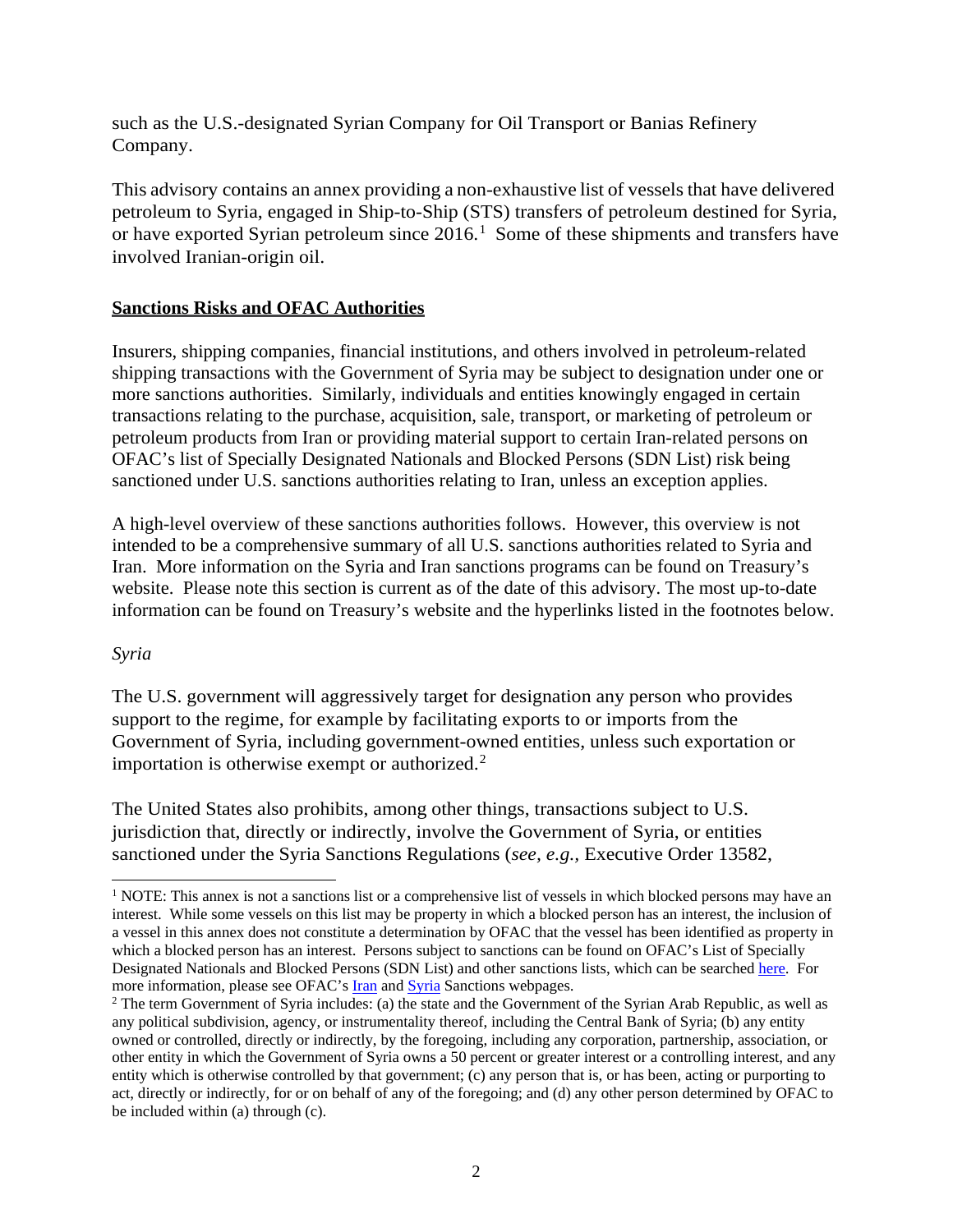"Blocking Property of the Government of Syria and Prohibiting Certain Transactions With Respect toSyria" and the Syrian Sanctions Regulations, 31 C.F.R. Part 542 (SSR) ).

## *Iran*

The United States is committed to enforcing sanctions against those who engage in prohibited transactions under the Iranian Transactions and Sanctions Regulations, 31 C.F.R. part 560 (ITSR) , and will continue to aggressively target those involved in sanctionable activities under other Iran-related sanctions authorities in support of the Iranian regime's malign activities. Pursuant to U.S. sanctions authorities, non-U.S. persons—including foreign financial institutions—may be subject to sanctions for knowingly conducting significant transactions for, or knowingly providing significant support to, certain Iranrelated persons on OFAC's SDN List, including the National Iranian Oil Company, the National Iranian Tanker Company, and the Islamic Republic of Iran Shipping Lines, unless an exception applies. Further, non-U.S. persons that knowingly own, operate, control, or insure a vessel that transports crude oil from Iran to Syria or other countries that have not received a significant reduction exception pursuant to section 1245 of the National Defense Authorization Act for Fiscal Year 2012 could be subject to secondary sanctions under the Iran Sanctions Act. Even when a significant reduction exception applies, the involvement of the IRGC or any other person designated in connection with Iran's support for international terrorism or its proliferation of weapons of mass destruction or their means of delivery is outside the scope of the significant reduction exception and the conduct could be subject to U.S. sanctions.

OFAC administers and enforces a comprehensive trade embargo against Iran as set forth in the ITSR and Executive Orders issued under the authority of the International Emergency Economic Powers Act, 50 U.S.C. §§ 1701-06, and other statutes. The ITSR prohibits most direct and indirect transactions with Iran by U.S. persons or within the United States, unless authorized by OFAC or exempted by statute.<sup>[3](#page-2-0)</sup> Further, absent an applicable exemption or OFAC authorization, foreign persons, including foreign financial institutions, are prohibited from processing transactions to or through the United States in violation of these prohibitions, including transactions through U.S. correspondent accounts for or on behalf of Iranian financial institutions, other persons located in Iran, or where the benefit of those services is otherwise received in Iran.

## **Deceptive Shipping Practices**

As the global community increases its pressure on the Government of Syria, persons in the petroleum shipping industry continue to deploy deceptive practices by obfuscating the destination and recipient of oil shipments in the Mediterranean Sea ultimately destined for

<span id="page-2-0"></span> <sup>3</sup> The ITSR also prohibits entities owned or controlled by a United States person and established or maintained outside the United States ("U.S.-owned or -controlled foreign entities") from knowingly engaging in any transaction directly or indirectly with the Government of Iran or any person subject to the jurisdiction of the Government of Iran that would be prohibited by the ITSR if the transaction were engaged in by a United States person or in the United States.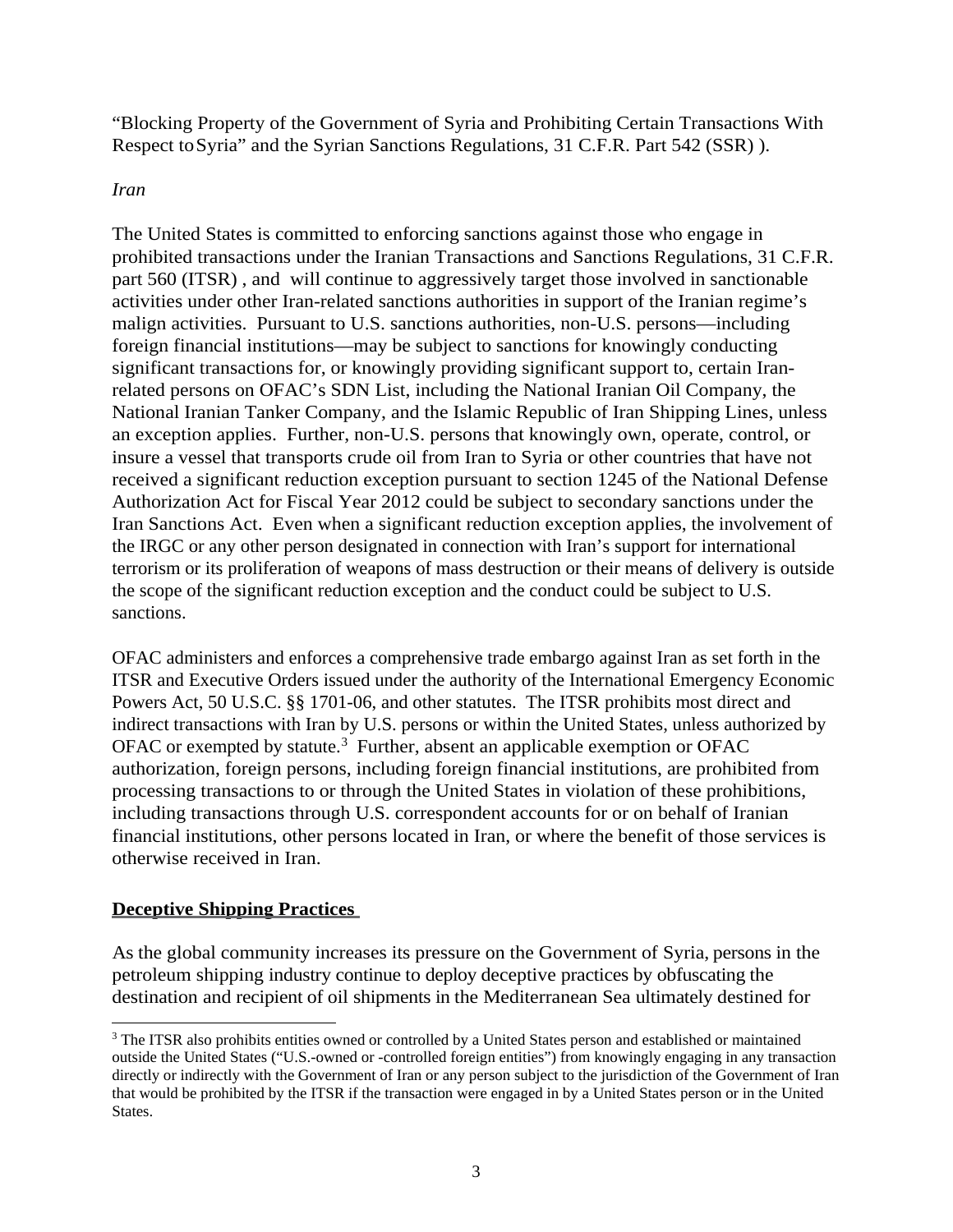Syria.

The following list provides examples of the types of tactics used to obfuscate the destination of petroleum bound for Syria.

**Falsifying Cargo and Vessel Documents:** Complete and accurate shipping documentation is critical to ensuring all parties to a transaction understand the parties, goods, and vessels involved in a given shipment. Bills of lading, certificates of origin, invoices, packing lists, proof of insurance, and lists of last ports of call are examples of documentation that typically accompanies a shipping transaction. Shipping companies have been known to falsify vessel and cargo documents to obscure the destination of petroleum shipments.

**Ship to Ship (STS) Transfers:** STS transfers are a method of transferring cargo from one ship to another while at sea rather than while located in port. STS transfers can conceal the origin or destination of cargo.

**Disabling Automatic Identification System (AIS):** AIS is a collision avoidance system, which transmits, at a minimum, a vessel's identification and select navigational and positional data via very high frequency (VHF) radio waves. While AIS was not specifically designed for vessel tracking, it is often used for this purpose via terrestrial and satellite receivers feeding this information to commercial ship tracking services. Ships meeting certain tonnage thresholds and engaged in international voyages are required to carry and operate AIS; however, vessels carrying petroleum to Syria have been known to intentionally disable their AIS transponders to mask their movements. This tactic can conceal the destination of cargo destined for the Government of Syria.

**Vessel Name Changes**: The owners of vessels that have engaged in illicit activities are known to change the name of a vessel in an attempt to obfuscate its prior illicit activities. For this reason, it is essential to research a vessel not only by name, but also by its International Maritime Organization (IMO) number.

## **Risk Mitigation Measures**

The risk of engaging in prohibited activity or processing prohibited transactions can be potentially mitigated by implementing the following types of measures:

## **Strengthen Anti-Money Laundering/Countering the Financing of Terrorism**

**(AML/CFT) Compliance:** Financial institutions and companies are strongly encouraged to employ risk mitigation measures consistent with Financial Action Task Force standards designed to combat money laundering, and terrorist and proliferation financing. This includes the adoption of appropriate due diligence policies and procedures by financial institutions and non-financial gatekeepers and promoting beneficial ownership transparency for legal entities, particularly as related to the scenarios outlined above.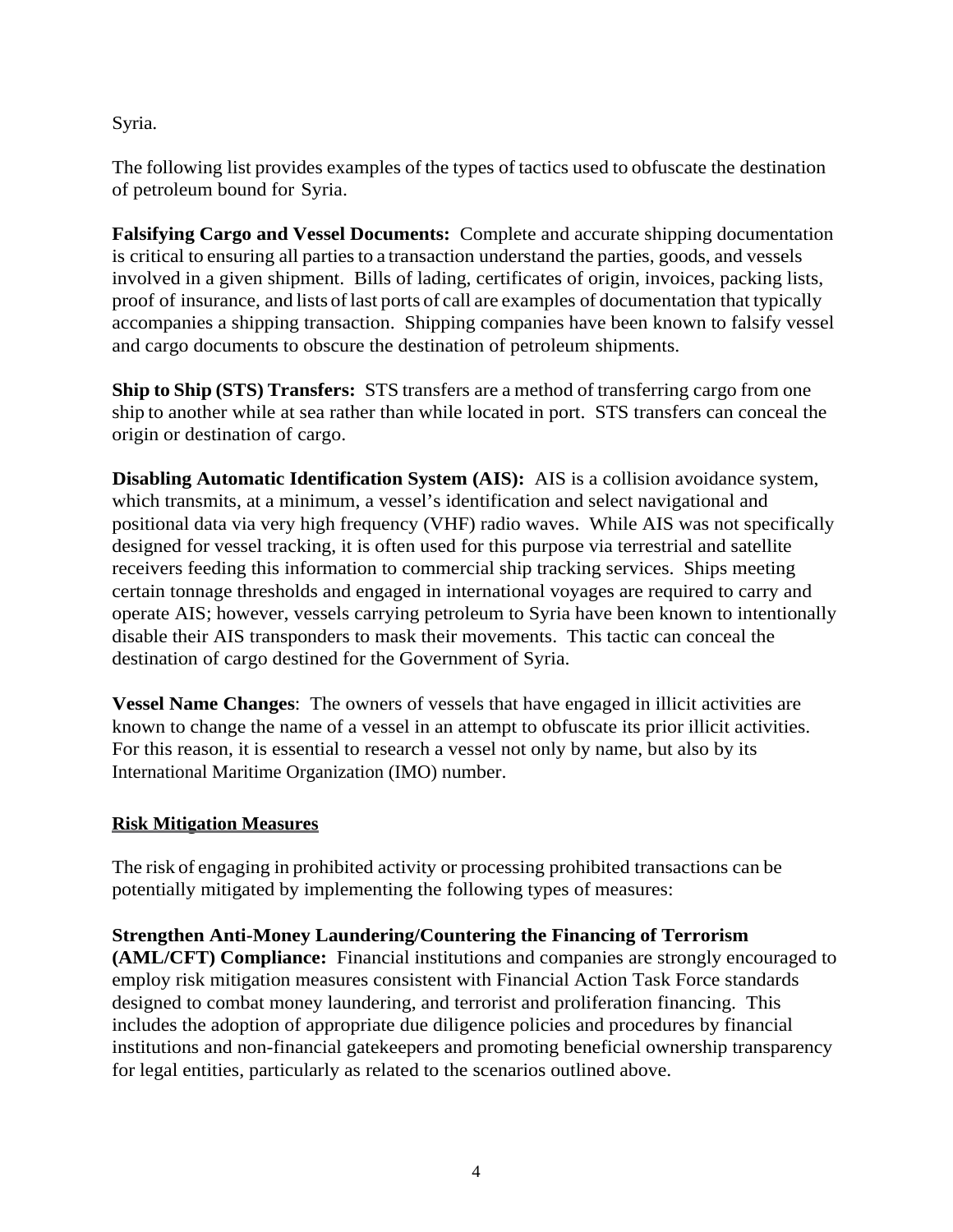**Monitor for AIS Manipulation:** Ship registries, insurers, charterers, vessel owners, or port operators should consider investigating vessels that appear to have turned off their AIS while operating in the Mediterranean and Red Seas. Any other signs of manipulating AIS transponders should be considered red flags for potential illicit activity and should be investigated fully prior to continuing to provide services to, processing transactions involving, or engaging in other activities with such vessels.

**Review All Applicable Shipping Documentation:** Individuals and entities processing transactions pertaining to shipments potentially involving petroleum shipments to Syria or involving oil from Iran should ensure that they request and review complete and accurate shipping documentation. Such shipping documentation should reflect the details of the underlying voyage and reflect the relevant vessel(s), flagging, cargo, origin, and destination. Any indication that shipping documentation has been manipulated should be considered a red flag for potential illicit activity and should be investigated fully prior to continuing with the transaction. In addition, documents related to STS transfers should demonstrate that the underlying goods were delivered to the port listed on the shipping documentation.

**Know Your Customer:** As a standard practice, those involved in the maritime petroleum shipping community, including vessel owners and operators, are advised to conduct Know Your Customer (KYC) due diligence. KYC due diligence helps to ensure that those in the maritime petroleum shipping community are aware of the activities and transactions they engage in, as well as the parties, geographies, and country-of-origin and destination of the goods involved in any underlying shipments. This includes not only researching companies and individuals, but also the vessels, vessel owners, and operators involved in any contracts, shipments, or related maritime commerce. Best practices for conducting KYC on a vessel includes researching its IMO number, which may provide a more comprehensive picture of the vessel's history, travel patterns, ties to illicit activities, actors, or regimes, and potential sanctions risks associated with the vessel or its owners or operators.

**Clear Communication with International Partners:** Partiesto a shipping transaction may be subject to different sanctions regimes depending on the parties and jurisdictions involved, so clear communication is a critical step for international transactions. Discussing applicable sanctions frameworks with parties to a transaction can ensure more effective compliance.

**Leverage Available Resources:** There are several organizations that provide commercial shipping data, such as ship location, ship registry information, and ship flagging information. This data should be incorporated into due diligence best practices, along with available information from OFAC as outlined below in the "Syria Sanctions Resources" section of this advisory.

#### **Insurance:**

There is sanctions risk related to the provision of underwriting services or insurance or reinsurance to certain Syrian and Iranian maritime-related persons or activity.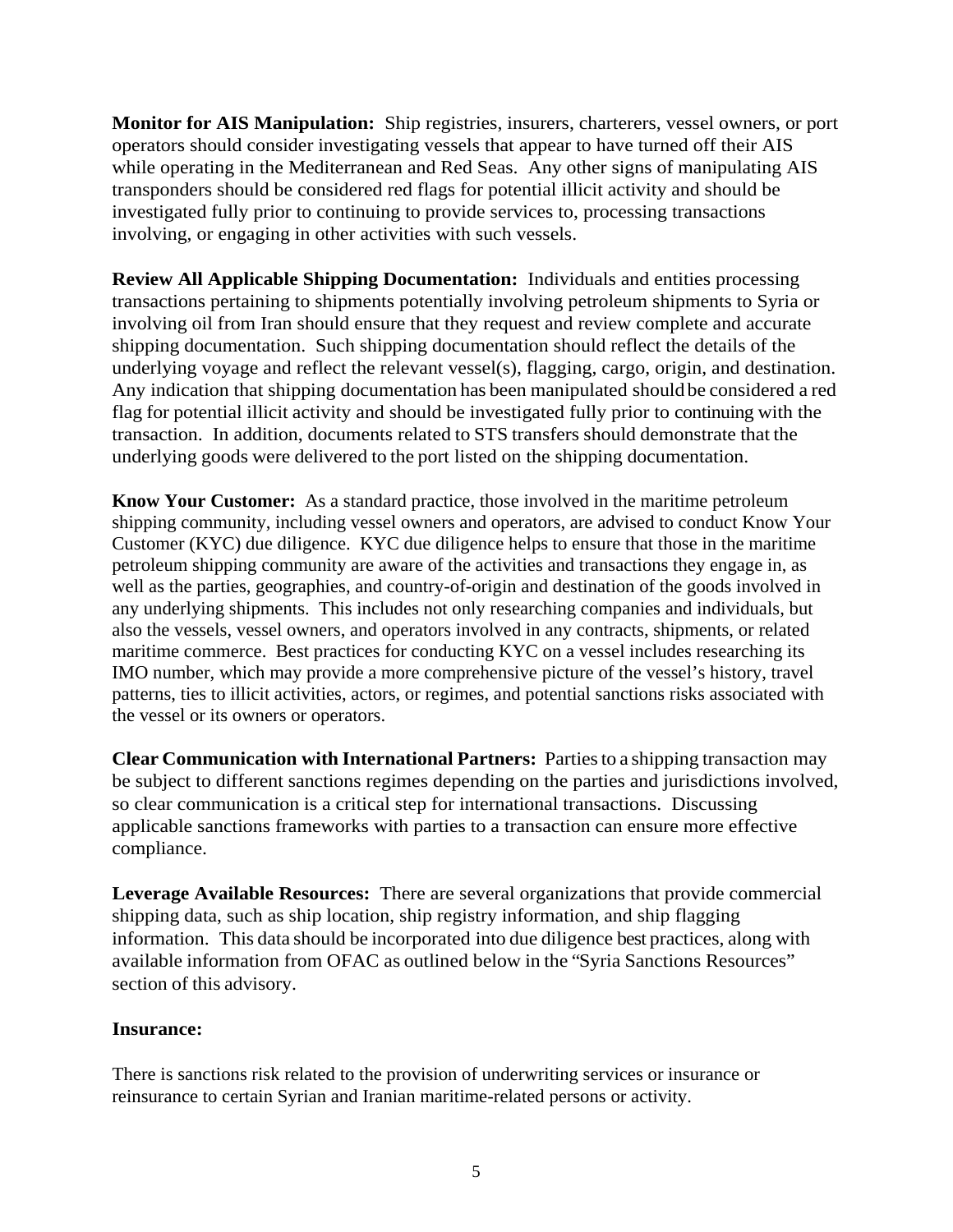## **Consequences of Violating U.S. Sanctions or Engaging in Sanctionable Conduct**

Individuals and entities engaged in shipping-related transactions or transfers destined for the Government of Syria or its controlled entities or instrumentalities, or certain transactions involving petroleum or petroleum products from Iran or certain Iran-related persons on the SDN List, should be aware that engaging in such conduct may result in designation or other sanctions under U.S. sanctions authorities unless an exception applies.

In addition, violations of the ITSR or SSR could result in civil enforcement actions or criminal penalties for persons or transactions subject to U.S. jurisdiction.

Persons that violate the ITSR or SSR can be subject to significant civil monetary penalties.<sup>[4](#page-5-0)</sup> OFAC investigates and enforces violations of itsregulations as outlined in its [Economic](https://www.treasury.gov/resource-center/sanctions/Documents/fr74_57593.pdf) Sanctions [Enforcement Guidelines, 31 C.F.R. part 501, Appendix A.](https://www.treasury.gov/resource-center/sanctions/Documents/fr74_57593.pdf) For more information regarding civil monetary penalties and other administrative actions taken by OFAC, see the [Civil Penalties and Enforcement Information](https://www.treasury.gov/resource-center/sanctions/CivPen/Pages/civpen-index2.aspx) portion of OFAC's web site.

## **Sanctions Resources**

 $\overline{a}$ 

For additional guidance regarding the U.S. sanctions programs on Syria and Iran, please consult OFAC's Syria Sanctions [FAQs](https://www.treasury.gov/resource-center/faqs/Sanctions/Pages/faq_other.aspx#syria_whole) and Iran Sanctions [FAQs](https://www.treasury.gov/resource-center/faqs/Sanctions/Pages/faq_iran.aspx) pages. For questions or concerns related to OFAC sanctions regulations and requirements, including to disclose a potential violation of U.S. sanctions regulations, please contact OFAC's Compliance Hotline at 1-800-540-6322 or via [OFAC\\_Feedback@treasury.gov.](mailto:OFAC_Feedback@treasury.gov.) To submit a request for a specific OFAC license, see [OFAC Licensing.](https://licensing.ofac.treas.gov/Apply/Introduction.aspx)

<span id="page-5-0"></span><sup>4</sup> Pursuant to Section 4 of the Federal Civil Penalties Inflation Adjustment Act (1990 Pub. L. 101-410, 104 Stat. 890; 28 U.S.C. 2461 note), as amended by the Debt Collection Improvement Act of 1996 (Pub. L. 104-134, 110 Stat. 1321-373) and the Federal Civil Penalties Inflation Adjustment Act Improvements Act of 2015 (Pub. L. 114- 74, 129 Stat. 599, 28 U.S.C. 2461 note) (collectively, the FCPIA Act), requires each federal agency with statutory authority to assess civil monetary penalties (CMPs) to adjust CMPs annually for inflation according to a formula described in section 5 of the FCPIA Act.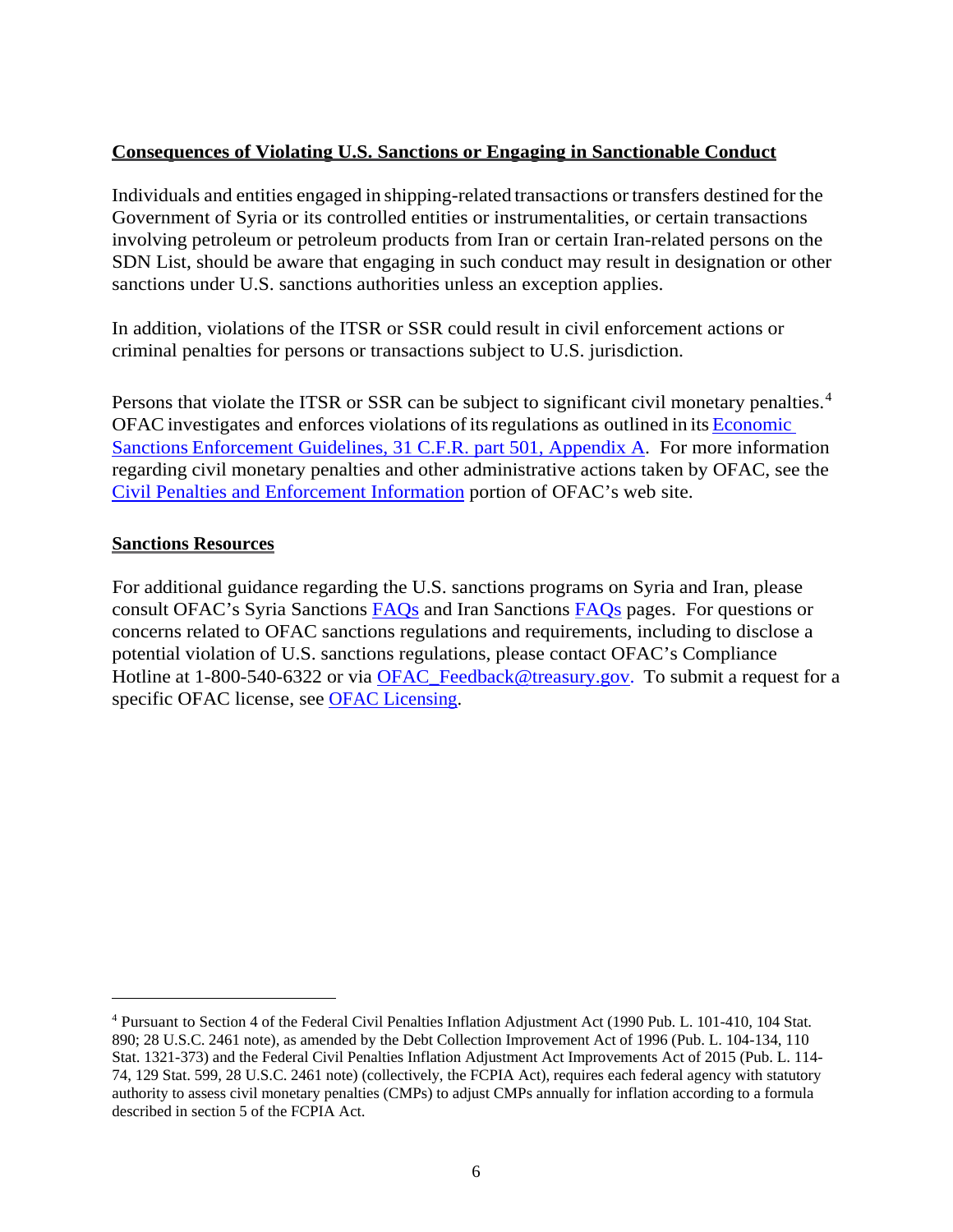#### **ANNEX**

*The following lists identify vessels which have engaged in sanctionable conduct in support of the Government of Syria or entities owned by the Government of Syria. Vessels that have been designated as blocked property pursuant to U.S. sanctions regulations are identified on the SDN List.*

| <b>Ship Name</b>       | <b>IMO</b> |
|------------------------|------------|
| AKEKSE <sup>5</sup>    | 8012114    |
| KARAKUZ <sup>6</sup>   | 9621558    |
| ANHONA <sup>7</sup>    | 9354521    |
| <b>ARSOS M</b>         | 9313761    |
| <b>AZIZ TORLAK</b>     | 9558763    |
| <b>BASILIA</b>         | 9012305    |
| CANDY <sup>8</sup>     | 9005479    |
| <b>DEVREZ</b>          | 9120994    |
| DISTYA <sup>9</sup>    | 9087972    |
| <b>DISTYA PUSHTI</b>   | 9179127    |
| <b>EFTYXIA GAS</b>     | 8813116    |
| <b>ENERGY GAS</b>      | 9034690    |
| FELIX $10$             | 9003079    |
| $GEM$ <sup>11</sup>    | 8919752    |
| <b>GEROY ROSSII</b>    | 9673214    |
| <b>PYATNITSKIKH</b>    |            |
| <b>GOEAST</b>          | 7526924    |
| <b>GOLDEN SEA</b>      | 8800298    |
| <b>HELEN M</b>         | 9308223    |
| JUNO GAS <sup>12</sup> | 8817693    |
| <b>KADER</b>           | 9080493    |
| <b>KORSARO</b>         | 9373137    |
| <b>LEVANTE</b>         | 9391139    |
| <b>MAESTRO</b>         | 8810700    |

## **Non-Exhaustive List of Vessels That Delivered Oil to Syria 2016-2018**

<span id="page-6-0"></span>5 Formerly ALTERA 1

<span id="page-6-1"></span><sup>6</sup> Formerly ALMETYEVSK

<span id="page-6-2"></span><sup>7</sup> Formerly ARAMIS

<span id="page-6-3"></span><sup>8</sup> Formerly VENICE

<span id="page-6-4"></span><sup>9</sup> Formerly DISTYA AKULA

<sup>10</sup> Formerly G MUSE

<span id="page-6-6"></span><span id="page-6-5"></span><sup>11</sup> Formerly GEMINI

<span id="page-6-7"></span><sup>12</sup> Formerly GITTA GAS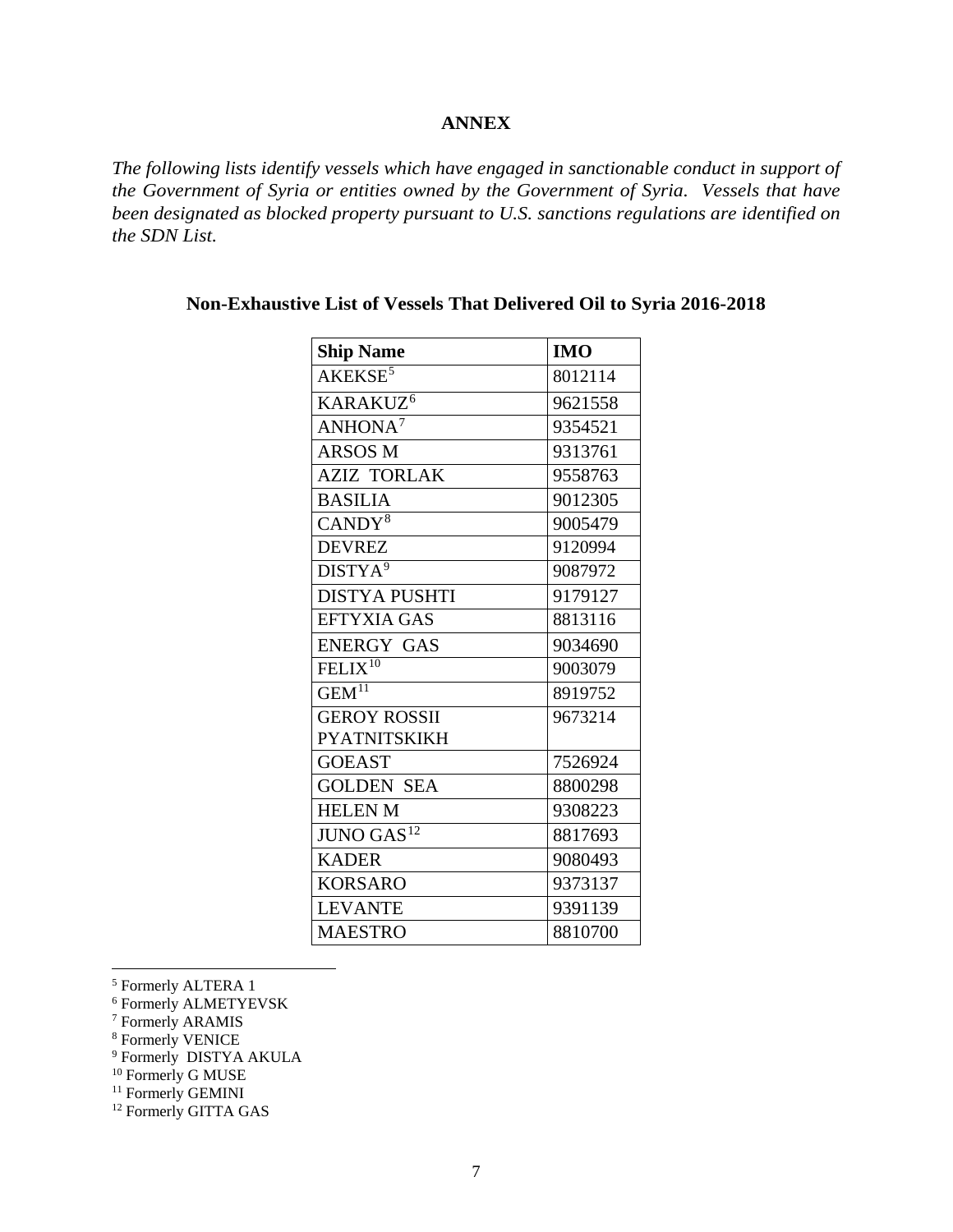| MAGNUS <sup>13</sup>   | 9018464 |
|------------------------|---------|
| MEDIA <sup>14</sup>    | 9377432 |
| <b>MIURA</b>           | 9390903 |
| SUNBEAM <sup>15</sup>  | 9340386 |
| <b>MR NAUTILUS</b>     | 9150767 |
| OASIS <sub>1</sub>     | 9465629 |
| <b>OCEAN 61</b>        | 8870865 |
| <b>PATRIOTIC</b>       | 9361469 |
| RAMA-                  | 8306711 |
| <b>RAWAN</b>           | 8697304 |
| SCHUMI <sup>16</sup>   | 9134359 |
| <b>SEA SHARK</b>       | 8919154 |
| SENNA $8^{17}$         | 9128673 |
| <b>SIENNA</b>          | 9147447 |
| <b>SINCERO</b>         | 9254422 |
| <b>SINOPA</b>          | 9172038 |
| $SOBAR$ <sup>18</sup>  | 9221970 |
| SOLAN <sup>19</sup>    | 9155808 |
| <b>STALINGRAD</b>      | 9690212 |
| TIMBUKTU <sup>20</sup> | 9015345 |
| TOUR <sub>2</sub>      | 9364112 |
| <b>TRUE OCEAN</b>      | 9169421 |
| TRUVOR <sup>21</sup>   | 9676230 |
| <b>UNICOM ALPHA</b>    | 9133393 |
| <b>VALE</b>            | 9391153 |
| <b>VITO</b>            | 9079195 |
| $VOLGA^{22}$           | 9104770 |
| YAZ                    | 9735323 |

- <span id="page-7-3"></span><sup>16</sup> Formerly IRIS GAS
- <span id="page-7-4"></span><sup>17</sup> Formerly ODYN GAS
- <span id="page-7-5"></span><sup>18</sup> Formerly RISE DIGNITY
- <span id="page-7-6"></span><sup>19</sup> Formerly RISE GLORY

<span id="page-7-0"></span><sup>&</sup>lt;sup>13</sup> Formerly GVENOUR

<span id="page-7-1"></span><sup>&</sup>lt;sup>14</sup> Formerly MEDIATOR

<span id="page-7-2"></span><sup>15</sup> Formerly MOTIVATOR

<span id="page-7-7"></span><sup>&</sup>lt;sup>20</sup> Formerly BUKHARA

<span id="page-7-8"></span><sup>&</sup>lt;sup>21</sup> Formerly MUKHALATKA

<span id="page-7-9"></span><sup>22</sup> Formerly MARSHAL ZHUKOV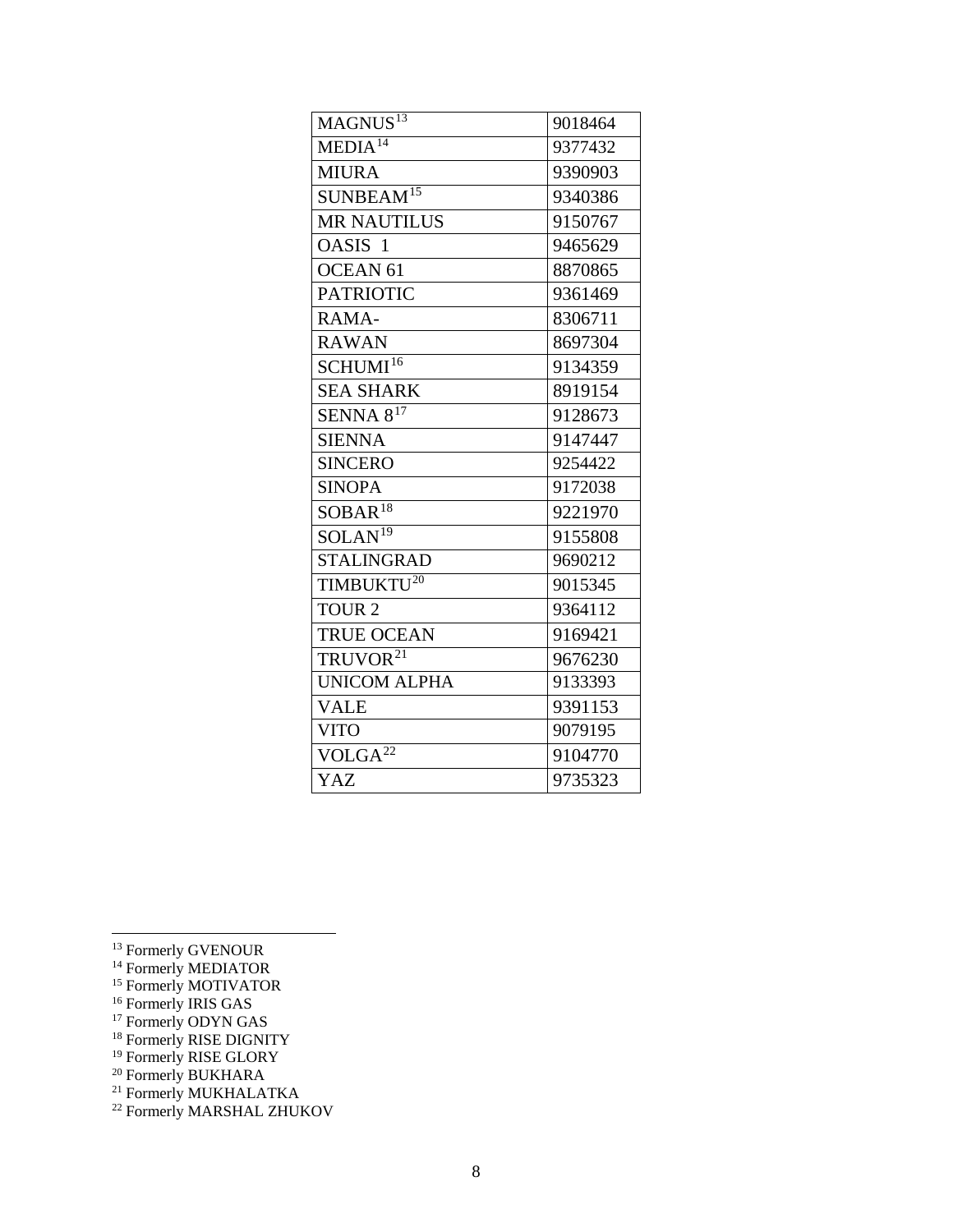# **Non-Exhaustive List of Vessels which have Engaged in STS Transfers of Petroleum Destined for Syria 2016-2019**

| <b>Ship Name</b>               | <b>IMO</b> |
|--------------------------------|------------|
| AKEKSE <sup>23</sup>           | 8012114    |
| <b>BLOOM</b>                   | 9365283    |
| $CANDY^{2\overline{4}}$        | 9005479    |
| <b>CAPRICORN</b>               | 8900878    |
| <b>DISTYA PUSHTI</b>           | 9179127    |
| WARRIOR <sup>25</sup>          | 9169689    |
| <b>EFTYXIA GAS</b>             | 8813116    |
| <b>EMMA</b>                    | 9105085    |
| <b>VULCAN GAS<sup>26</sup></b> | 9034690    |
| <b>GAS BEAUTY I</b>            | 7420089    |
| <b>GAS SPIRIT 1</b>            | 7411569    |
| $GEM^{27}$                     | 8919752    |
| <b>JUNO GAS</b> <sup>28</sup>  | 8817693    |
| <b>KADER</b>                   | 9080493    |
| <b>KAROLINE N</b>              | 9386299    |
| <b>MAESTRO</b>                 | 8810700    |
| <b>MARSHALZ</b>                | 9114608    |
| <b>MINERVA ZEN</b>             | 9410909    |
| <b>NAVIGATOR GEMINI</b>        | 9404780    |
| <b>NAVIGATOR GRACE</b>         | 9531478    |
| <b>NAVIGATOR PEGASUS</b>       | 9407328    |
| <b>OASIS1</b>                  | 9465629    |
| <b>OCEAN 61</b>                | 8870865    |
| PINK CORAL                     | 9259898    |
| <b>OAASWA</b>                  | 9438250    |
| RAMA-1                         | 8306711    |
| <b>RUTA</b>                    | 8711899    |
| SCHUMI <sup>29</sup>           | 9134359    |
| $SENNA 8^{30}$                 | 9128673    |
| $VOLGA^{31}$                   | 9104770    |
| ZARIFA ALIYEVA <sup>32</sup>   | 9420617    |

<span id="page-8-0"></span><sup>23</sup> Formerly ALTERA 1

<span id="page-8-6"></span><sup>29</sup> Formerly IRIS GAS

<sup>31</sup> Formerly MARSHAL ZHUKOV

<span id="page-8-1"></span><sup>&</sup>lt;sup>24</sup> Formerly VENICE

<span id="page-8-2"></span><sup>&</sup>lt;sup>25</sup> Formerly DS WARRIOR

<sup>&</sup>lt;sup>26</sup> Formerly ENERGY GAS

<span id="page-8-5"></span><span id="page-8-4"></span><span id="page-8-3"></span><sup>27</sup> Formerly GEMINI GAS

<sup>&</sup>lt;sup>28</sup> Formerly GITTA GAS

<span id="page-8-8"></span><span id="page-8-7"></span><sup>&</sup>lt;sup>30</sup> Formerly ODYN GAS

<span id="page-8-9"></span><sup>&</sup>lt;sup>32</sup> Formerly SHAH DENIZ